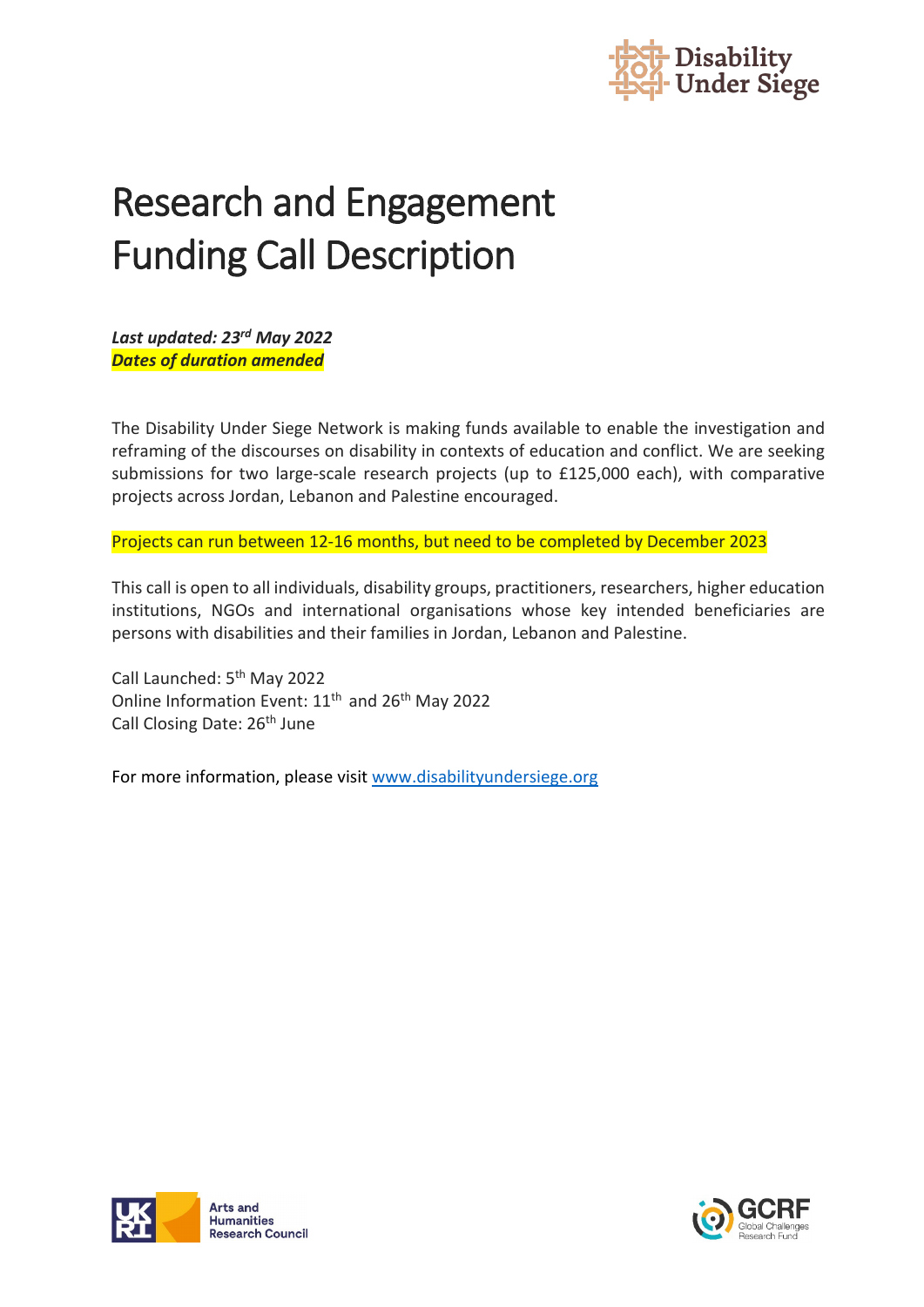

## 1 Background

Disability Under Siege is a Global Challenges Research Fund (GCRF) Network Plus programme, funded by the Arts and Humanities Research Council (AHRC), UK. It is a co-created programme bringing together a community of researchers, educational practitioners, cultural institutions, advocacy organisations and disability-led groups in the UK and Middle East. The Network aims to contribute to research efforts by providing the intellectual and logistical resources that local practitioners need to transform education provision for children with disabilities in conflictaffected countries.

The Disability Under Siege Network has the following aims:

- 1. Re-shape public understandings of disability in contexts of conflict and crisis;
- 2. Support research and evidence building to change public policies and practices regarding disability inclusion in education;
- 3. Enhance local, regional and international capacity to address issues of access, quality and participation in education for those with disabilities in formal and non-formal educational settings;
- 4. Foster and support cultural events as a means to further research and evidence building to highlight priorities around disability inclusion in education
- 5. Legacy-building through the coordination and integration of outputs from the programme and scaling/transferring findings to other relevant global contexts.

Our research partners include Birzeit University (Palestine), Birmingham City University (UK), Islamic University of Gaza (Palestine), and the Centre for Lebanese Studies at the Lebanese American University (Lebanon), which bring complementary expertise in the fields of education under occupation, inclusion, public health and social action, arts and culture, disability and social justice.

## 2 Call Description

In support of our stated aims, the Disability Under Siege Network is making funds available to support interdisciplinary research projects and engagement activities to enhance sustainable and scalable local and regional capacity in education for those with disabilities in formal and non-formal educational settings.

### 2.1 Call Focus

The call focus is centred on the production of new interdisciplinary, equitably co-produced inclusive knowledge in Jordan, Lebanon and Palestine. Critical evaluation of dominant discourses in the particular contexts of conflict and crisis, and the strengthening of local and regional capacity to support the objectives of the Disability Under Siege programme directed towards education (formal and non-formal) are encouraged. The use of innovative humanities and social science methodologies, inclusive and participative approaches with children and their families, and the development of sustainable partnerships in the region, and beyond are also key aims.

#### 2.2 Research Themes

- Primary, Secondary and out of school children with disabilities
- Non-formal and community education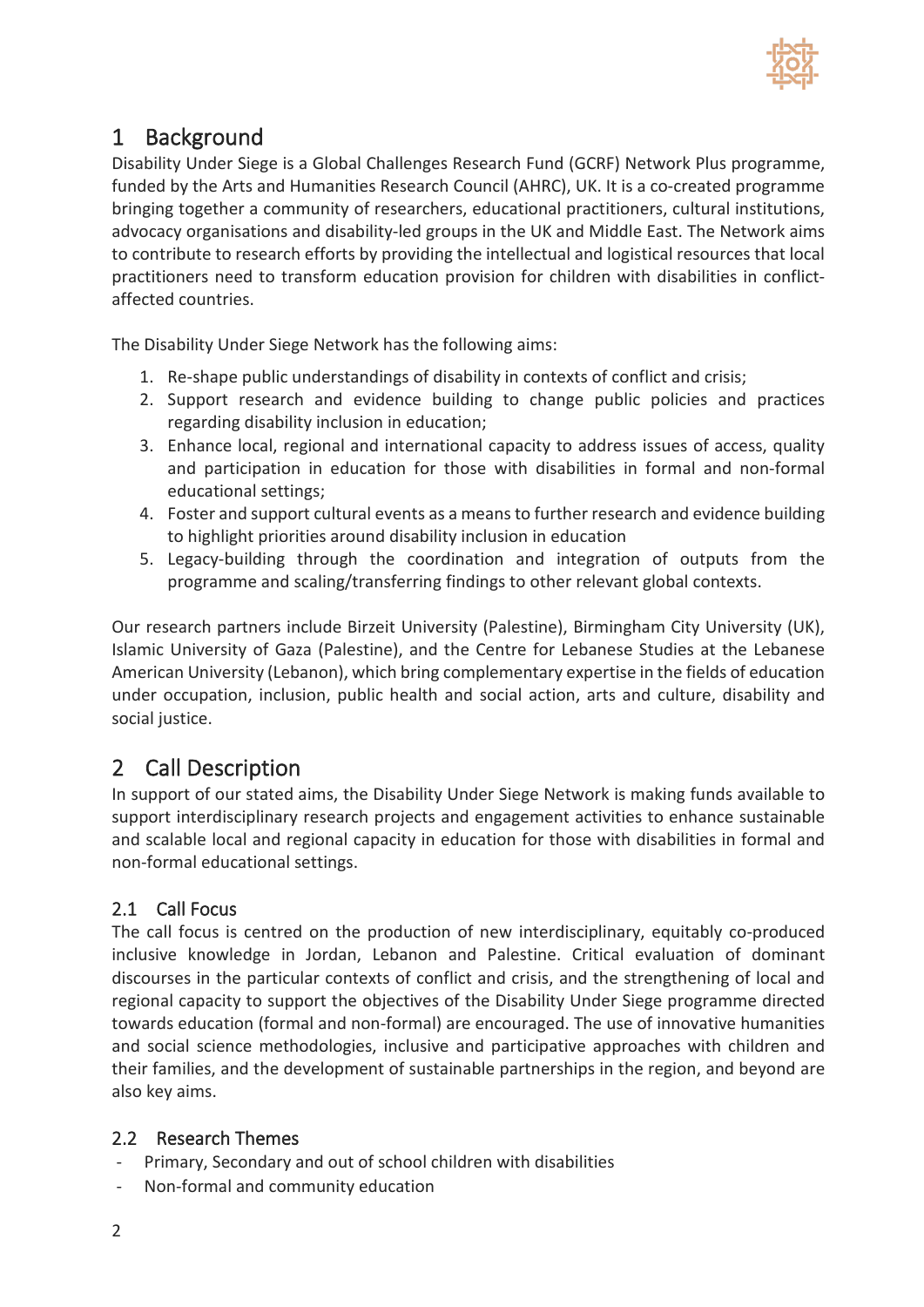

- Disability, refugees and war
- Gendered dimensions of disability
- Disability in the curriculum at primary, secondary and tertiary levels
- Challenging conceptions of disability, e.g. decolonising approaches, critical studies of international measurement of disability and/or local/regional measurement of disability; media and social media representations, critical policy analyses, critical legal analyses, narrative, visual arts and performance representations
- Supporting research training for early career researchers, disability activists, and disabilityled organisations in the field of disability and education.

#### 2.3 Questions

- What are the opportunities and challenges for children with disabilities in primary and/or secondary education?
- What are the experiences of out of school children with disabilities and their families? What other forms of education do they access? What conceptions of the future do these children and families hold – for education, health, well-being, leisure, livelihoods?
- What are the dominant discourses held for people with disabilities arising from war and conflict? How does this relate to broader politics e.g. occupation, being a refugee, and personal characteristics e.g. gender, social class, region, country? What are the differential outcomes for education, health, well-being etc?
- What are the differential experiences and outcomes of boys and girls with disabilities? What other factors intersect with outcomes?
- How is disability represented in the curriculum at primary and secondary level? Where is the teaching and research of disability in higher education? (mapping and critical analyses of curriculum).
- How is disability constructed in public media and social media, in art, performance, literature, law, policy? What social movements have effected changes in policy, law, public representations?
- What are the issues with respect to the measurement of disability? What are the issues raised with international measures of disability in local contexts? How is disability measured and recorded for education purposes? Is it disaggregated by gender and type of disability, other attributes?
- What are the disability movement's key achievements? How is social change with respect to disability achieved?

#### 2.4 What type of activities will the fund cover?

- Interdisciplinary research
- Pilot projects
- Action research
- Research training and partnerships within country / regionally / internationally
- Arts methodologies, performance, narrative projects, archives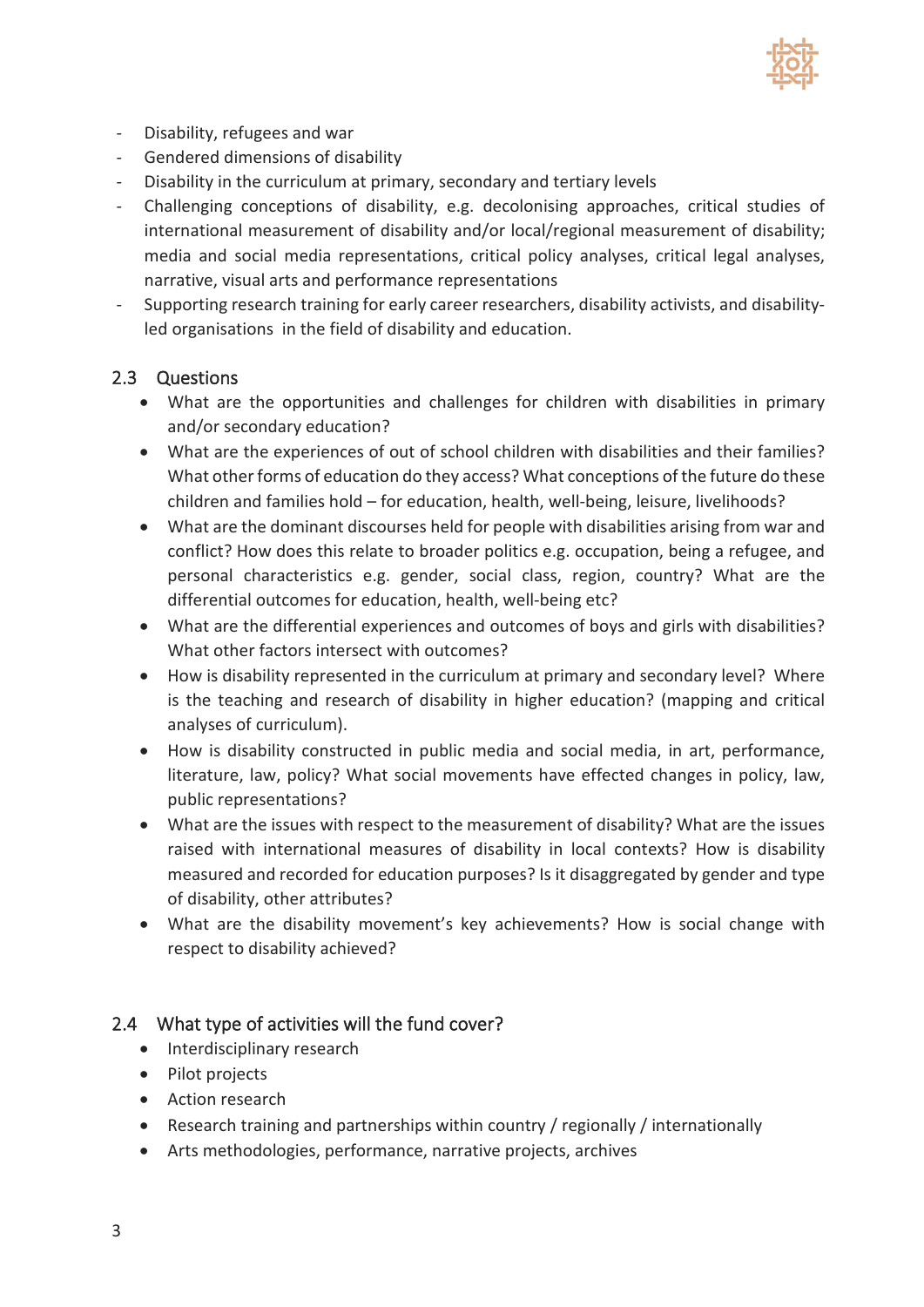

#### 2.5 What are some of the outputs and outcomes are expected?

- Research reports and publications
- Policy briefs, and engagement in policy development / decision-making / contributions to legislative change
- New archives
- Exhibitions, eg, photography, art, digital
- Narrative projects
- Curriculum development

#### 2.6 What funds are available?

2.Up to a maximum of £125,000 for an overall funding pool of £250,000 for large-scale projects. These funds are available for up to 18 months in duration for all projects.

## 3 Application Process

#### 3.1 How to apply

To apply, please complete and submit the following to [disabilityundersiege@contacts.bham.ac.uk:](mailto:disabilityundersiege@contacts.bham.ac.uk)

#### 3.2 Timeline for applications

- 1. Applications Open  $-5<sup>th</sup>$  May 2022
- 2. Information Event  $-11<sup>th</sup>$  May 2022
- 3. Applications Close  $-26$ <sup>th</sup> June 2022
- 4. Applicants notified of outcome July 2022
- 5. Due Diligence and Ethics Review for successful applicants will occur immediately after notification
- 6. Project launch will occur upon finalisation of due diligence and contracts being signed

#### 3.3 How will the application be assessed?

When you have submitted your application, the Disability Under Siege administrative team will check the application to ensure it meets the stated criteria (e.g., in respect to eligibility, allowable costs, supporting documents and word limits). The application will then be reviewed by a Commissioning Selection Panel. Before the panel meeting, the panel members will assess the application against the criteria detailed in the table below.

Panel members will assess the application independently of each other and give the application a score between 1 and 6, where 1 is 'unfundable' and 6 is 'outstanding' on the assessment criteria outlined below. The Assessment Panel will then meet to discuss and agree on the final grade, and to rank applications in order of funding priority and will decide how many projects to fund.

| <b>Assessment Criteria</b>    | <b>Description</b>                               |
|-------------------------------|--------------------------------------------------|
| Assessment Criterion 1        | Originality: Potential contribution to knowledge |
| <b>Assessment Criterion 2</b> | Strategic aims and methods                       |
| <b>Assessment Criterion 3</b> | Value for Money                                  |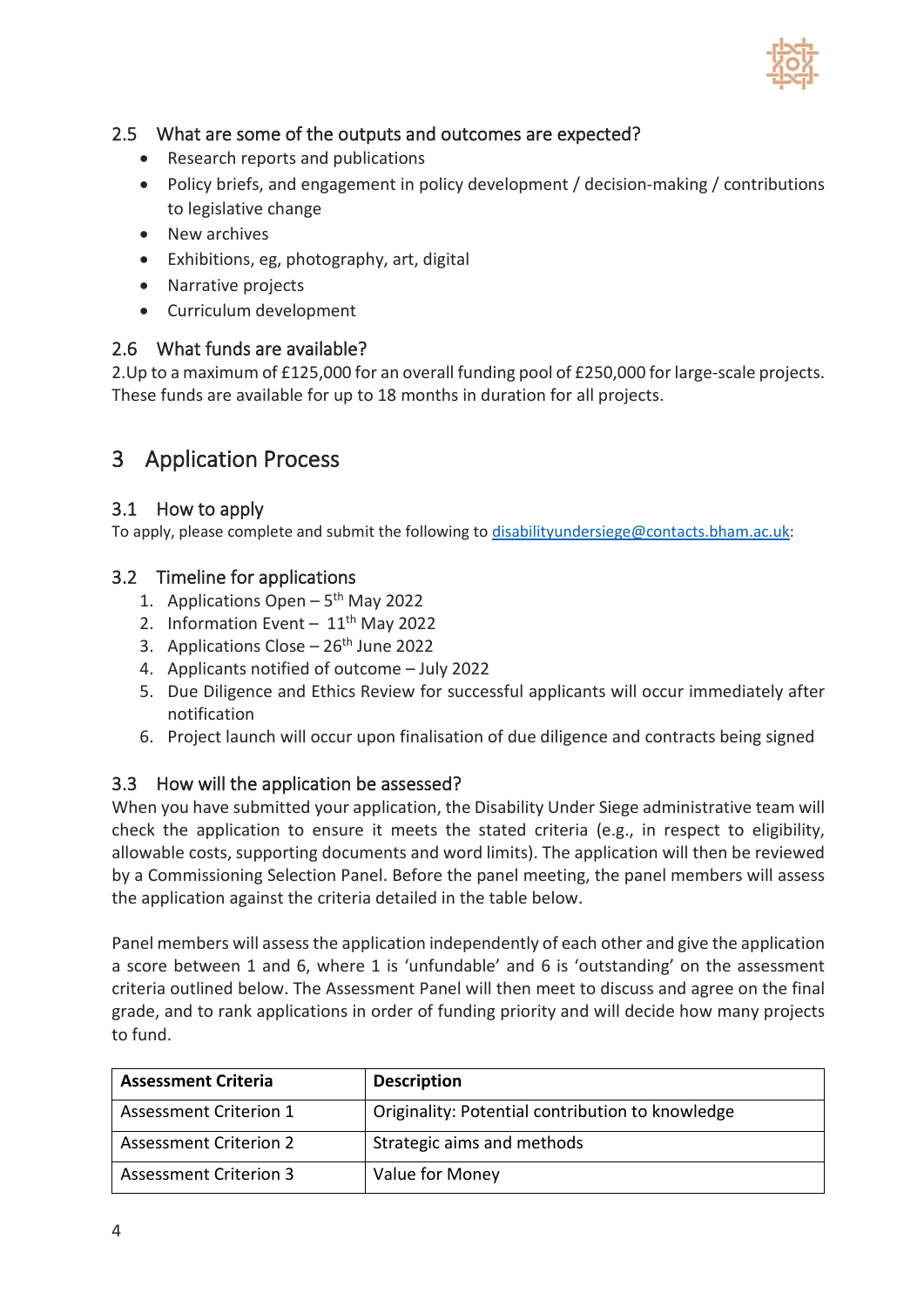

| <b>Assessment Criterion 4</b> | Innovative collaborations / networking         |
|-------------------------------|------------------------------------------------|
| <b>Assessment Criterion 5</b> | <sup>1</sup> Outputs, Dissemination and Impact |

For further information on the assessment process please see the **[Assessment Criteria](https://disabilityundersiege.org/wp-content/uploads/2022/02/Network-and-Knowledge-Exchange-Assessment-Criteria-03.02.pdf)** [Document:](https://disabilityundersiege.org/wp-content/uploads/2022/02/Network-and-Knowledge-Exchange-Assessment-Criteria-03.02.pdf)

## 4 Eligibility Criteria

#### 4.1 Who can apply?

This commissioning call is open to all individuals, disability groups / Organisation of Persons with Disabilities, practitioners, researchers, higher education institutions, International Organisations etc. whose key intended beneficiaries are persons with disabilities and their families in Jordan, Lebanon and Palestine.

Our funding forms part of the UK's foreign aid budget. Our grants therefore have special requirements in regard to involvement of Low and Middle Income Countries (LMICs) on the OECD Development Assistance Committee (DAC) [List of Official Development Assistance](https://www.oecd.org/dac/financing-sustainable-development/development-finance-standards/daclist.htm)  [Recipients.](https://www.oecd.org/dac/financing-sustainable-development/development-finance-standards/daclist.htm)

Lead Organisations are normally expected to be legally registered within their home countries. Exceptions may be possible, so please contact [disabilityundersiege@contacts.bham.ac.uk](mailto:disabilityundersiege@contacts.bham.ac.uk) at the earliest opportunity if your organisation is not legally registered. Potential issues include the ability to conclude legally binding contracts and receiving payments.

- All projects must be led from the UK, Jordan, Lebanon or Palestine.
- Projects should have a focus on Jordan, Lebanon or Palestine and comply with ODA funding guidelines.
- The project team will be composed of a Principal Investigator (responsible for the leadership of the project) and up to three Co-Investigators. These investigators should include at least one researcher from Jordan, Lebanon, or Palestine.
- All projects must adhere to the aims and expected outcomes of the Disability Under siege Network.
- Applications can be from Academic, Research and Non-Academic organisations.
- Applications must detail the Ethical Review Process the research proposal will undergo if successful.
- Applications that are led by non-Academic organisations (i.e., NGOs, government agency, local community organisation) are eligible.
- Applicants may act as Co-I on multiple applications. However, they may only be PI/lead applicant on one application.
- Applicants must be willing to undergo a 'Due Diligence' and Safeguarding review process with the University of Birmingham (see Guidance Notes for additional details)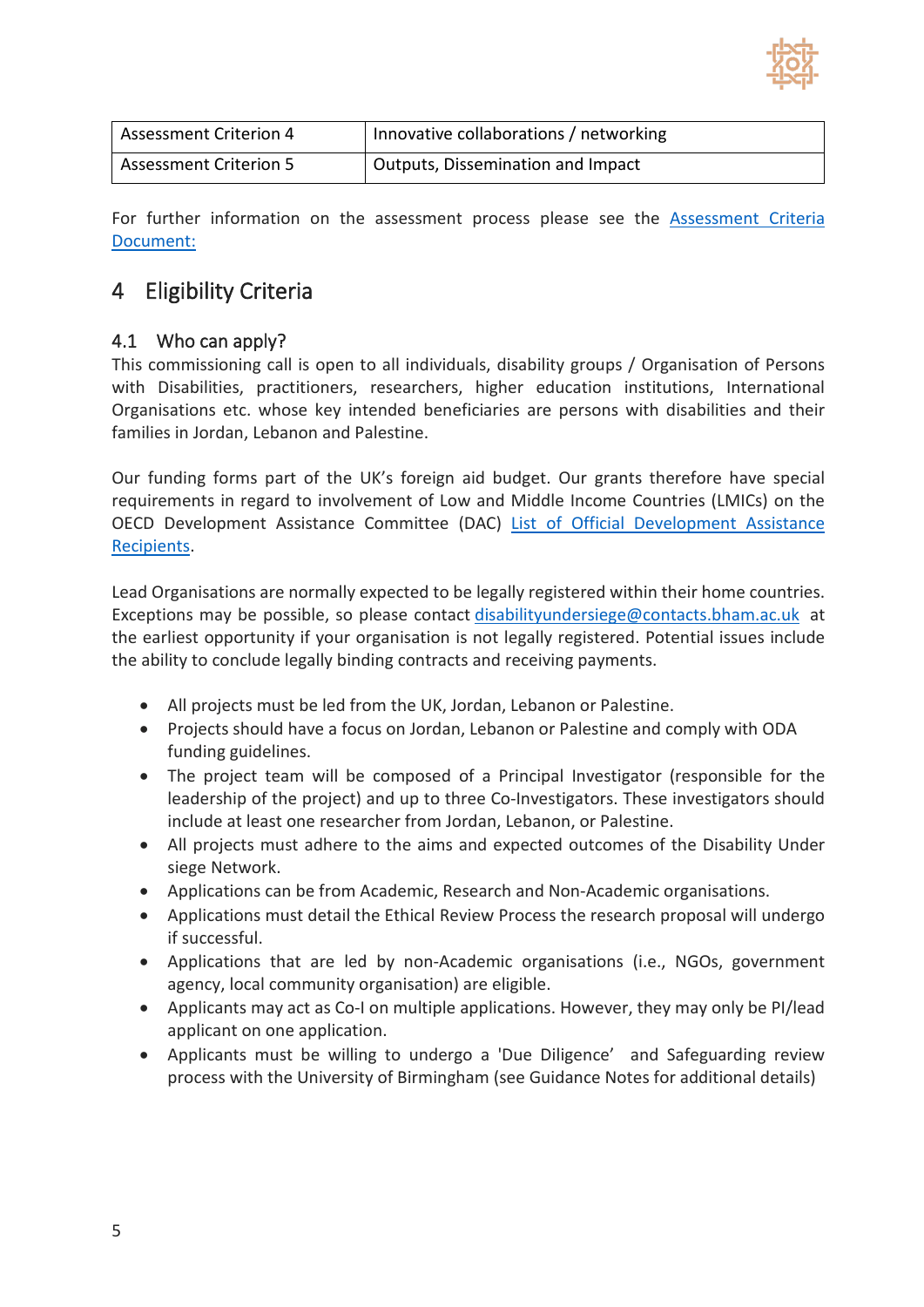

## 5 Budget Development

#### 5.1 What costs can be covered?

Funding may be used for any research-related activity and to communicate the findings of research. This could include, but is not limited to:

- Funding to cover the time that individuals commit to the project including Staff time/administration costs/expert consultancy
- Travel, subsistence and consumables related to the research/project activity and its direct participants
- For events or performance-related activities eg venue hire, refreshments, printing, translation and interpretation costs
- Visual and performative artistic tools needed for collaboration in the funded project (i.e., materials for art related projects
- Fieldwork, focus groups, interview-based research and surveys
- Data and digital technology costs
- Workshop or training fees
- Indirect costs (overheads) associated with the project (not to exceed 20% of total award).

#### 5.2 What costs cannot be covered?

- Capital or infrastructure expenditure (e.g., basic office/ laboratory / accommodation furniture or equipment, building/ site construction, maintenance or refurbishment work, improvements to digital connective infrastructure, etc.)
- Where possible accessible venues and facilities should be selected; please note that infrastructure costs cannot be requested for example to make structural alterations to venues for improved accessibility
- Fees for undergraduate or postgraduate courses
- Activities that show no clear connection to the applicant's original proposal
- Applications made on behalf of applicants without the applicants' agreement
- Costs for activities that do not adhere to ODA Guidance (see below)
- Any application where equipment forms over 25% of the total budget or £10,000 (whichever is lower) of their budget and/or where this is more cost effective than other options such as hiring equipment.

#### 5.3 Overseas Development Assistance Funding Guidelines

Organisations in countries on the OECD DAC List of ODA Recipients (except China, India, or countries due to graduate from the list) will receive funding to cover the full costs of the project (100%). Organisations in the UK will receive funding in accordance with standard procedures for UK Research and Innovation (UKRI) grants, in other words 80% of full economic cost, with the recipient organisation required to cover the balance.